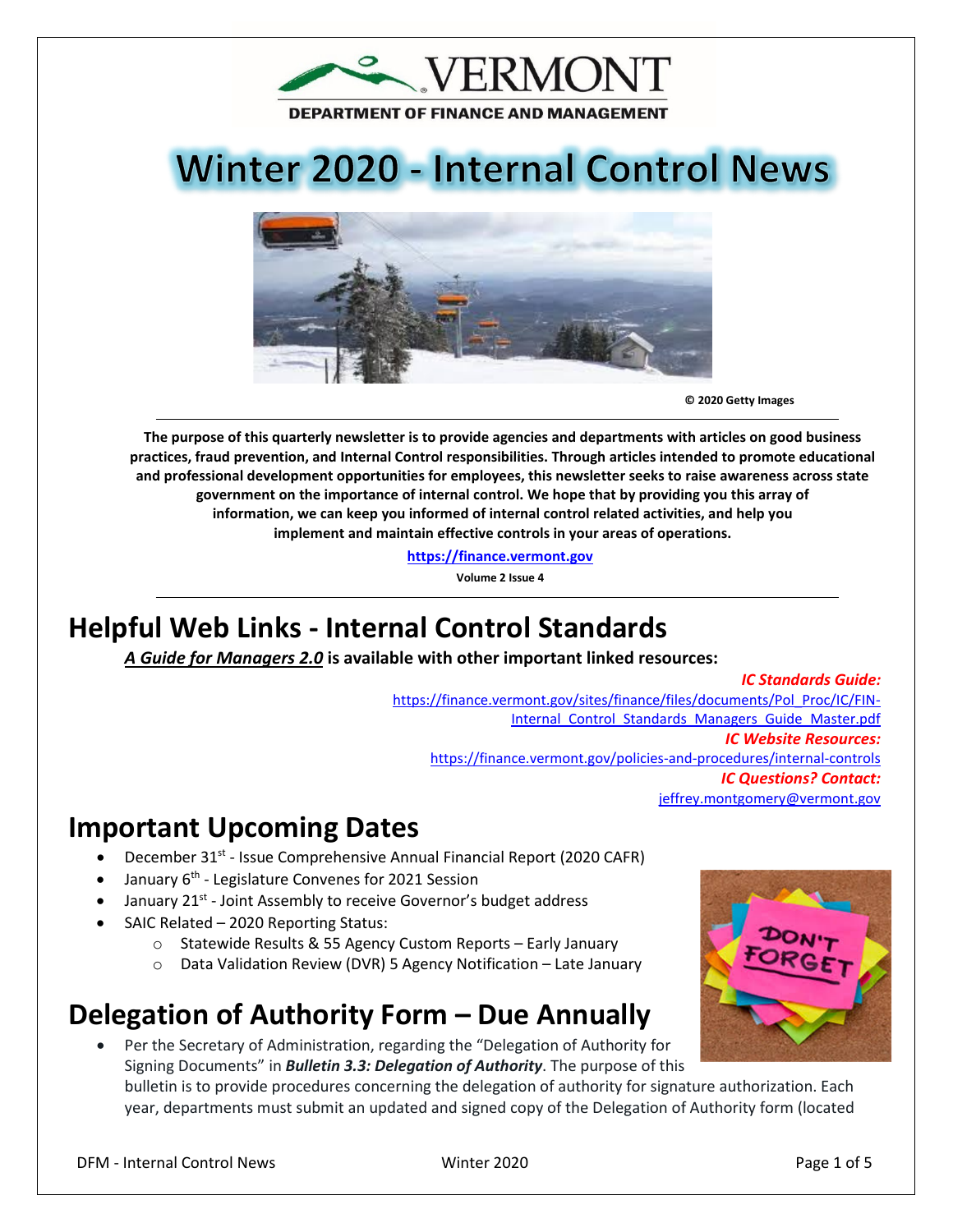under VISION Security) <https://finance.vermont.gov/forms/vision> to the Department of Finance and Management between January 1st and January 15th. This annual update is required from every department, even if there has been no change in the Appointing Authority or their designee(s). Throughout the year, departments need to revise and re-submit the form whenever staff changes occur with the Appointing Authority or their designee(s). Should you have any questions, please don't hesitate to contact the VISION Support team at: [VISION.FinHelpdesk@vermont.gov.](mailto:VISION.FinHelpdesk@vermont.gov) Please Note: The *Delegation of Authority* is part of the *SAIC - Data Validation Review (DVR)* and is randomly verified with the five selected Agencies per year.

#### **COVID 19 - Fraud, Waste and Abuse…**

*A Proactive stance rather than a Reactive cleanup is the Best IC Practice!*

**What can State Agencies do to prevent and be aware of** *Fraud, Waste, and Abuse* **of State & Federal Funds?**



#### • **Unemployment Fraud from Prisons Has Cost State Millions**

California's employment agency faces hundreds of millions of dollars in unemployment benefit claims fraud as scammers and inmates have filed for and collected jobless pay. CHASE DIFELICIANTONIO AND MICHAEL CABANATUAN, SAN FRANCISCO CHRONICLE | NOVEMBER 25, 2020 **<https://www.governing.com/work/Unemployment-Fraud-from-Prisons-Has-Cost-State-Millions.html>**

(TNS) — Scammers have made off with hundreds of millions of dollars meant for unemployed Californians using the names of jail and prison inmates, according to district attorneys across the state. A letter from a task force of district attorneys asked Gov. Gavin Newsom for his personal involvement and significant resources to fight "what appears to be the most significant fraud on taxpayer funds in California history." The letter pointed to fraud in the federal Pandemic Unemployment Assistance program, created as part of a rescue package in the early days of the coronavirus pandemic. The program was designed for people out of work because of the pandemic who wouldn't normally qualify for unemployment payments, such as gig workers. The officials said the stolen money amounted to hundreds of millions of dollars and that the fraudulent claims were paid out falsely using the names of tens of thousands of local, state and federal inmates.

Documented cases of fraud in jails and prisons in the past have seen inmates file false claims using their own Social Security numbers, with un-incarcerated accomplices receiving the money. Some scammers may also have ripped off Social Security numbers sent through the mail, undisguised, by the state's Employment Development Department. Other schemes may have involved online identity theft, the letter said. The district attorneys cited media reports of criminals obtaining personal information from the internet and using it to file claims under the names of unwitting people. "The word I've used is behemoth. This is massive. There is money going out of this state; there is money going out of this country," said Sacramento County District Attorney Anne Marie Schubert, whose office is part of the investigation, during a news conference Tuesday. Schubert said the scams are ongoing and that attempts to work with top officials at the EDD have been unsuccessful. Schubert said 35 other states have systems that cross-check inmate data with unemployment claims, but California does not. "We need to do what other states are doing," she said. "Unemployment fraud across local jails and state and federal prisons is absolutely unacceptable," Newsom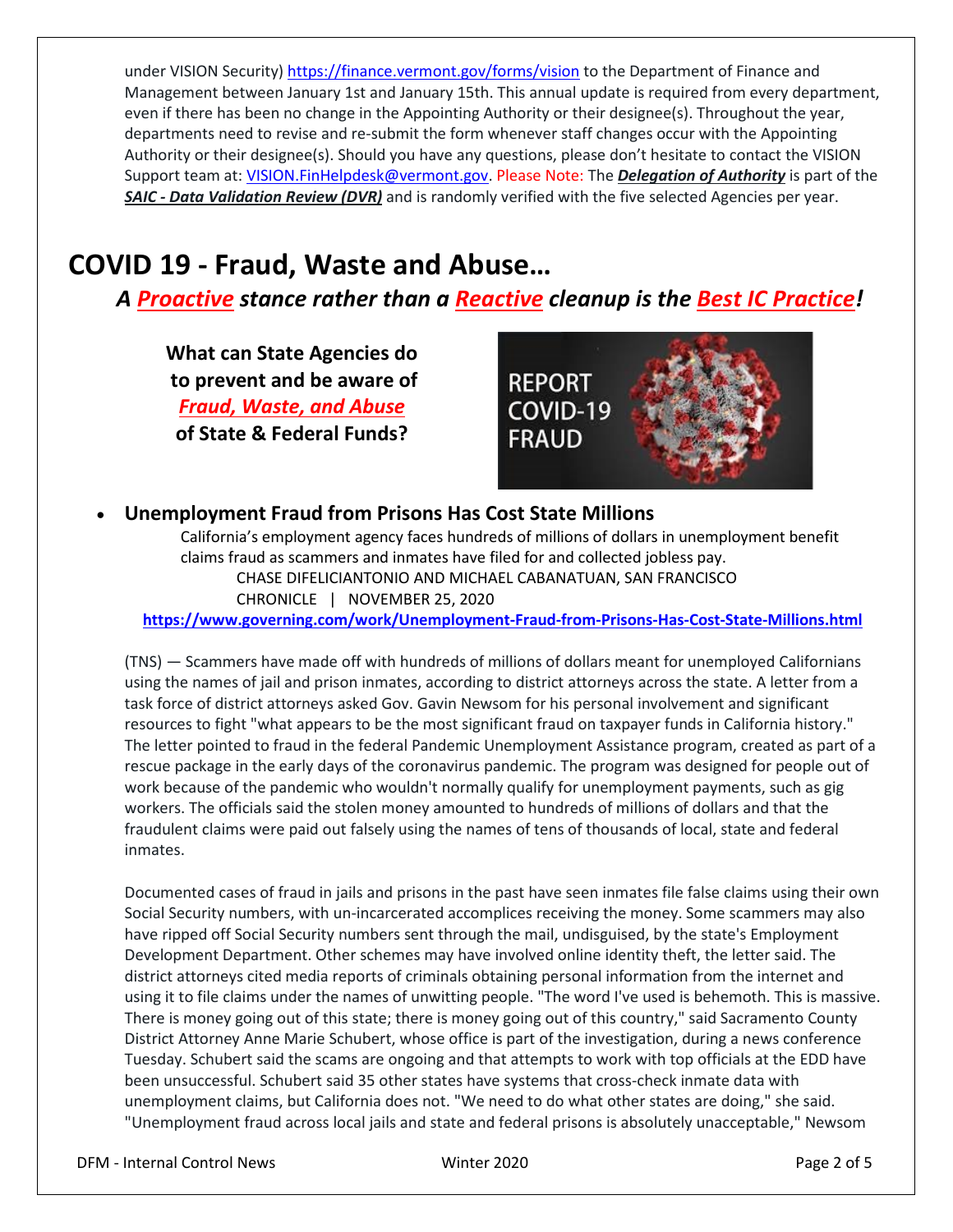said in an emailed statement. The governor created a strike team earlier this year to speed up unemployment claims processing and minimize abuse in the system after huge backlogs in the system caused public outcry. The huge increase in claims also created opportunities for fraudsters. "When we saw evidence of fraud in correctional facilities, I directed the Employment Development Department to review its practices and to take immediate actions to prevent fraud and to hold people accountable when fraud is not prevented," Newsom said. Because of that, the EDD, along with the California Department of Corrections and the U.S. Department of Labor, began matching Social Security numbers used in unemployment claims to those of people in state custody. The goal is to determine the size of the issue and take action to hold those responsible accountable, Newsom said. "To expedite and strengthen these efforts, I have directed the Office of Emergency Services to stand up a task force to coordinate state efforts and support investigations by local district attorneys," Newsom said.

EDD spokesperson Loree Levy confirmed in an email that the department had been working with the state and federal agencies to "identify suspect claims." "We're also pursuing how to integrate such cross-matches moving forward as part of enhanced prevention efforts during this unprecedented time of pandemic-related unemployment fraud across the country. In addition, EDD is working collaboratively with state cybersecurity experts," Levy added. Along with Schubert, the district attorneys for the counties of El Dorado, Lassen, Fresno, Monterey, Marin, Riverside, San Diego and Ventura signed the letter. The district attorneys said payments had been made in the names of death row inmates, including serial killers Cary Stayner and Wayne Ford. Jails and prisons have been a significant source of EDD fraud during the



pandemic. In September, San Mateo County District Attorney Steve Wagstaffe charged 21 inmates with running an unemployment fraud ring involving 16 claims and a quarter of a million dollars in stolen payments. That case saw inmates taking out unemployment benefits with their own Social Security numbers.

*The Chronicle* previously reported that the San Mateo County Sheriff's Office was aware of criminals using the unregulated dark web — a set of websites accessible with special software that are less traceable and more anonymous than regular ones — to obtain Social Security numbers and file false claims. The EDD has also come under fire recently for sending sensitive personal information, including Social Security numbers, through the mail, potentially leading to cases of identity theft. Henry Bleeker, a detective with the San Mateo County Sheriff's Office, previously said he had been in contact with other law enforcement agencies that saw false claims using stolen Social Security numbers that may have been obtained from EDD mail. The state auditor sharply criticized the EDD in a report last week for sending out at least 38 million pieces of mail with undisguised Social Security numbers, despite being warned about the practice.

#### • **Massachusetts U.S. Attorney to hire prosecutor for unemployment insurance fraud**

**cases.** "There's a tremendous amount of sort of bot-based fraud going on, said " Gov. Charlie Baker". **<https://www.boston.com/news/crime/2020/11/25/massachusetts-prosecutor-unemployment-insurance-fraud>**

District of Massachusetts U.S. Attorney Andrew Lelling is bringing on board a prosecutor to focus on unemployment insurance fraud as fraudulent claims have become rampant during the [coronavirus](https://www.boston.com/tag/coronavirus) pandemic. Lelling [announced](https://www.justice.gov/usao-ma/pr/district-massachusetts-receives-funding-hire-prosecutor-combat-unemployment-insurance) Tuesday his office received the necessary funding for [the new](https://www.justice.gov/legal-careers/job/assistant-united-states-attorney-1193)  [hire,](https://www.justice.gov/legal-careers/job/assistant-united-states-attorney-1193) who will be charged with prosecuting the fraud schemes and other offenses related to CARES Act benefits. The prosecutor will work a one-year term, with the potential for serving an additional year. "Unfortunately, there are those who take advantage of national crises to enrich themselves at the expense of American taxpayers," Lelling said in a statement. "From the onset of the pandemic, my office has aggressively investigated, and prosecuted scams and fraud related to this national crisis, including efforts to steal funds intended for the millions of Americans who suddenly find themselves out of work and without an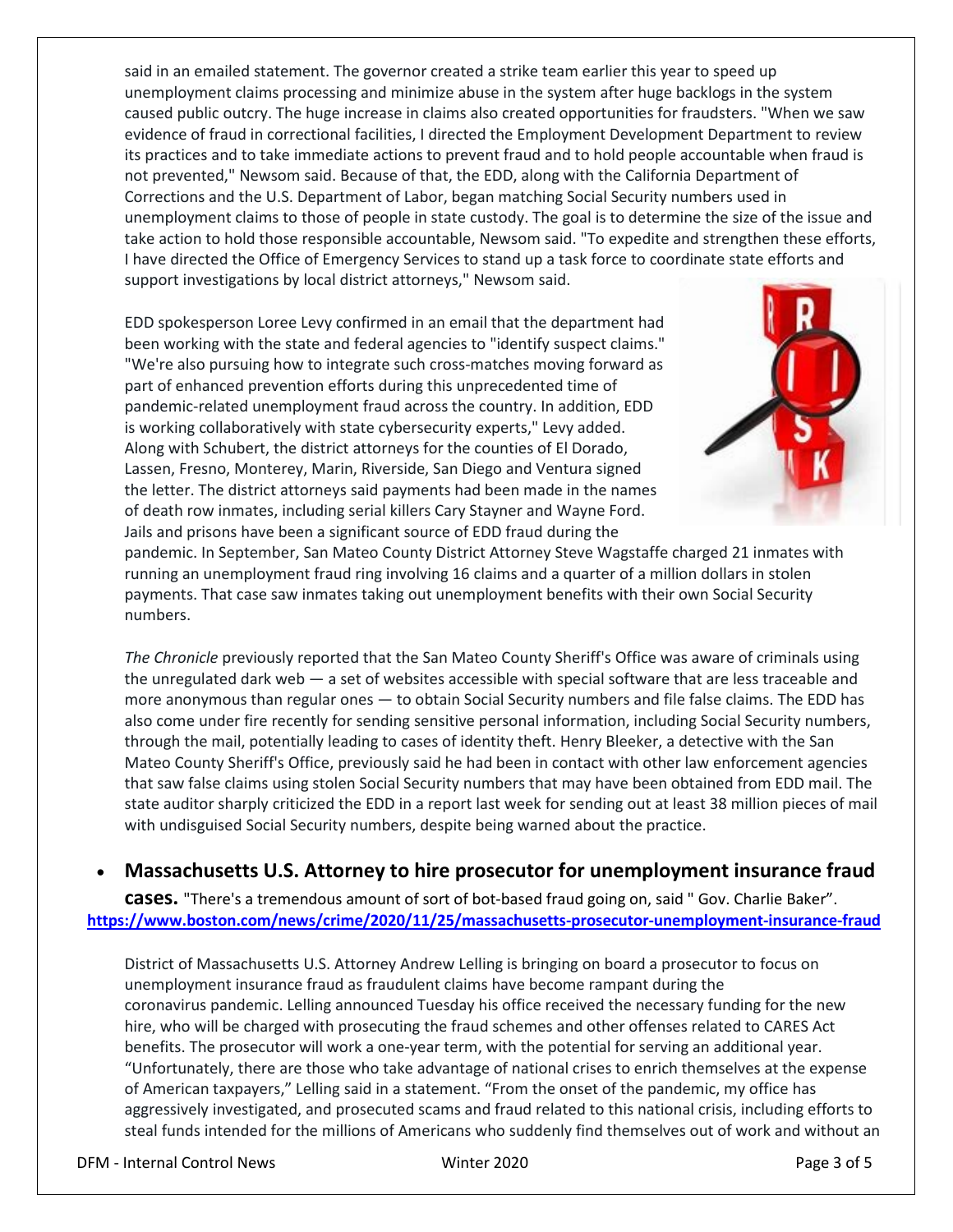income. I look forward to doubling down on our prosecutions of unemployment insurance fraud with the welcomed addition of a prosecutor focused solely on these cases." The CARES Act, the federal pandemic response package passed earlier this year, provided \$270 billion for supplemental unemployment insurance. President Donald Trump also allocated \$44 billion from federal disaster relief funds for expanding the available benefits. In the months since, there has been a "dramatic spike" in related fraud schemes across the country, according to Lelling's office. The Department of Justice has launched a task force to investigate offenses. On Monday, Gov. Charlie Baker said 31,000 unemployment benefits claims were filed in Massachusetts last week, of which only 1,000 passed the state's screening process. "There's a tremendous amount of sort of bot-based fraud going on," Baker said.

The influx has spurred numerous challenges for officials, including determining an accurate count of how many new claims are actually filed in a given week and creating delays for people legally entitled to benefits, the governor said. "Some of these fraudsters are actually paying people to call unemployment offices around the country and advocate for benefits, pretending to be somebody they're not," Baker said. "[They're] not, in fact, actually unemployed." Anyone with a credible unemployment insurance claim who is having difficulty with the claims system should contact the state's Department of Unemployment Assistance as well as the governor's Office of Constituent Services, according to Baker.

### **DFM Staff Happenings: New Hires ….**

• *Ariel Murphy, Executive Assistant*. Ariel started with the Department of Finance and Management in August 2020. Before joining DFM, she was a paralegal at a nation-wide boutique litigation firm, where she worked on intellectual property and complex civil cases. Murphy graduated from Yale University in 2018 with a degree in mechanical engineering. At school, she was president of the political union, and she worked as a web developer, café manager, and physics tutor.



• *Hardy Merrill*, *Director of Budget and Management Operations*. Hardy started working in Budget and Management just after the Budget Instructions were emailed to departments in October. Since graduating from Middlebury College in 1994 Hardy has spent most

of his career in the mountain resort industry. After starting out as a Financial Analyst at Sugarbush Resort, he held positions in operations management at Sugarbush and at Copper Mountain, Colorado, where he also served as Research Director for Intrawest's Colorado resorts. Hardy has been back in Vermont since 2004 where he has held senior positions at Sugarbush and Mount Snow, including 8 years as Chief Administrative Officer at Sugarbush, overseeing finance, HR, IT, risk management, and regulatory affairs. Before joining the State, Hardy was most recently working as a project manager in commercial scale renewable energy development.

*"I am extremely pleased to have both Ariel and Hardy join our Finance & Management Team. Please give them a warm welcome to the DFM and the State of Vermont." Adam Grishin*, Commissioner, Department of Finance & Management

*Our Internal Control News* is published quarterly in the *Spring, Summer, Fall, and Winter* by The Department of Finance and Management (DFM), Internal Control Unit. Please contact [jeffrey.montgomery@vermont.gov](mailto:Jeffrey.Montgomery@vermont.gov) with comments or future suggestions.